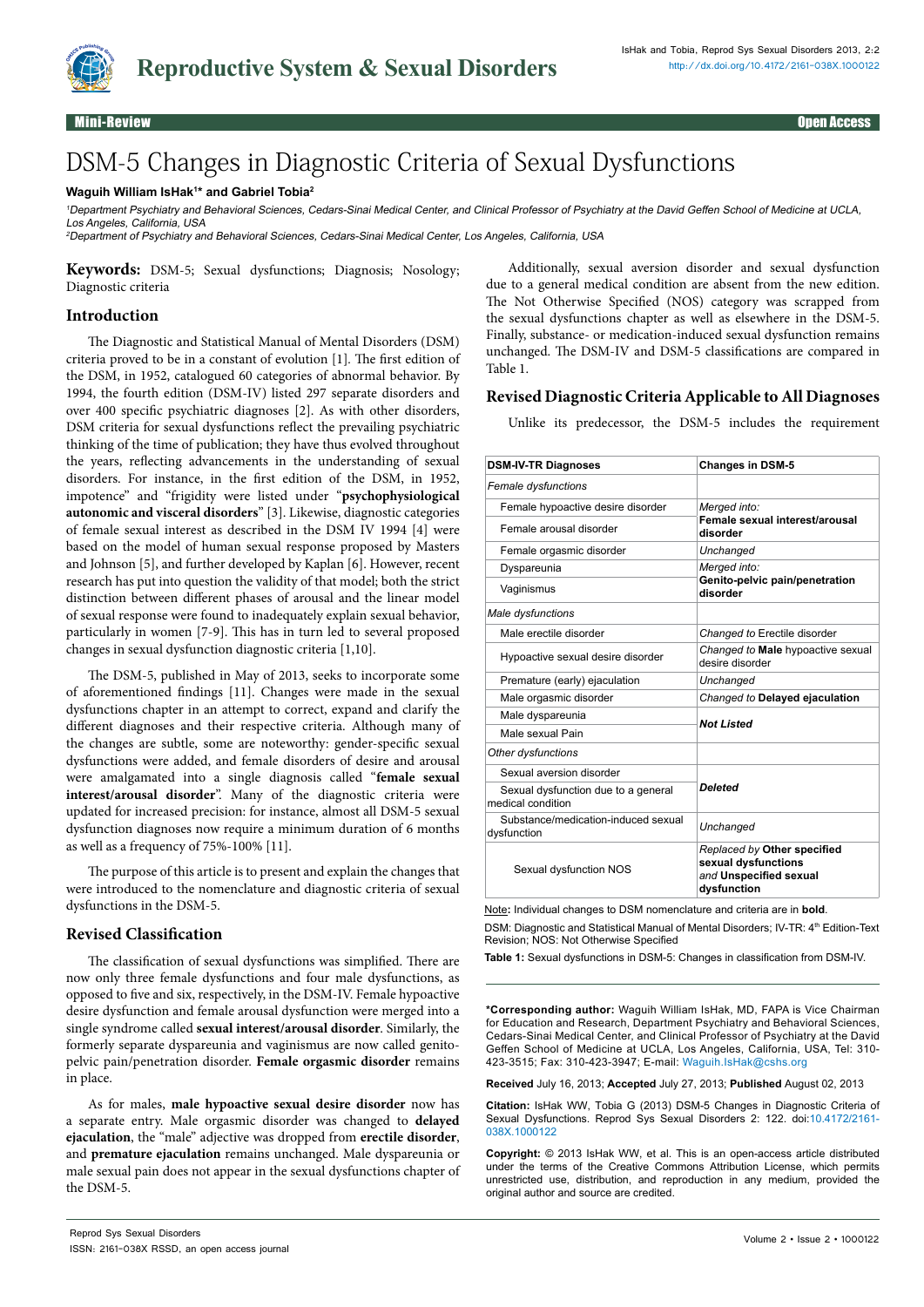of experiencing the disorder **75%-100% of the time** to make any diagnosis of sexual disorder, with the notable exception of substanceor medication-induced disorders. Moreover, there is now a required minimum duration of approximately **6 months**. Finally, in order to make a diagnosis, the disorder must be deemed to have caused **significant distress** (the DSM-IV requirement of "interpersonal difficulty" was removed).

One new exclusion criterion was added: the disorder should not be better explained by a "**nonsexual mental disorder, a consequence of severe relationship distress (e.g., partner violence) or other significant stressors**". In addition to the existing specifiers of lifelong versus acquired disorder and generalized versus situational, a new severity scale was added: the disorder can be described as mild, moderate or severe. The subtypes indicating etiological factors (due to psychological or combined factors) were dropped.

A new group of criteria called "**associated features**" was also introduced. It is subdivided into five categories: 1) partner factors (e.g., partner sexual problem; partner health status); 2) relationship factors (e.g., poor communication, discrepancies in desire for sexual activity); 3) individual vulnerability factors (e.g., poor body image; history of sexual or emotional abuse), psychiatric comorbidity (e.g., depression; anxiety), or stressors (e.g., job loss; bereavement); 4) cultural or religious factors (e.g., inhibitions related to prohibitions against sexual activity or pleasure; attitudes toward sexuality); and finally 5) medical factors relevant to prognosis, course, or treatment.

# **Revised Diagnostic Criteria of Individual Dysfunctions**

Diagnosis-specific criteria- or criteria "A" -were in most cases amended or expanded. In addition to the abovementioned duration and frequency requirements, the most important innovation is the introduction of criteria checklists, which already existed elsewhere in the DSM. A patient now needs fulfill a certain number of "A" criteriae.g. one out of three-in order to qualify for the diagnosis.

The criteria of the newly-introduced female disorder of sexual interest/arousal are based on those of hypoactive desire disorder. In addition to absent or decreased sexual interest, and erotic thoughts or fantasies, there are four new criteria taking into account absent or decreased activity in four additional aspects of sex life: initiation of sexual activity or responsiveness to a partner's attempts to initiate it, excitement and pleasure, response to sexual cues, and sensations during sexual activity, whether genital or non-genital. Three out of six criteria are required for diagnosis.

As for the diagnosis of female orgasmic disorder, one or both of the following should be present 75%-100% of the time: absence, infrequency or delay of orgasm, and/or reduced intensity of said orgasm. Regarding the new genito-pelvic pain/penetration disorder, one of the following should occur persistently or recurrently to establish a diagnosis: difficulty in vaginal penetration, marked vulvovaginal or pelvic pain during penetration or attempt at penetration, fear or anxiety about pain in anticipation of, during, or after penetration, and tightening or tensing of pelvic floor muscles during attempted penetration.

Changes to criteria for male sexual dysfunctions are more limited in scope. The requirements for male hypoactive desire disorder are exactly the same as those for undifferentiated hypoactive desire disorder in the DSM-IV. Likewise, the criteria for erectile disorder are similar to the ones in the previous edition, with the notable addition of the 75%-100% requirement as well as the symptom of decreased erectile rigidity. The entry for delayed ejaculation-formerly male orgasmic disorder-remains essentially the same, as does that for premature ejaculation, except for

an added time constraint: ejaculation must occur within approximately one minute following vaginal penetration. It should be noted that while the diagnosis of premature ejaculation diagnosis is applicable in the context of nonvaginal intercourse, there is no specific duration requirement in that case.

Finally, the diagnosis of sexual dysfunction due to a general medical is absent from the DSM-5, and the criteria for substance/medicationinduced sexual dysfunction are unchanged and include neither the 75%-100% nor the 6 months requirements.

### **Discussion**

The DSM-5 seeks to remedy some of the inconsistencies of the previous edition. Arguably, one of the major changes that the DSM-5 introduces to the classification of sexual dysfunctions is the merger of sexual disorders of desire and arousal in females. Researchers who advocated this amalgamation [12] based their recommendations on a large body of research suggesting that the separation may have been artificial. In addition to the increased rejection of a linear model of sexual arousal [8,9], a high comorbidity of disorders of desire and arousal was demonstrated in both men and women [13,14]. However, the response to this alteration was not unanimously positive. Sarin et al. disputed the aforementioned claims and argued that the new criteria excluded an excessively large number of low desire and arousal patients [15]. Clayton et al. further argued that the combination of the two diagnoses was counterproductive because patients with hypoactive sexual disorder often presented with incomplete loss of receptivity and were therefore likely to be excluded using the new criteria [16]. Moreover, they contended that most women with sexual arousal disorder met none of the proposed "A" criteria for female sexual interest/arousal disorder and would also be left out [17].

Another important change was the fusion of the diagnoses of dyspareunia and vaginismus into a single entry named genito-pelvic pain/penetration disorder. This decision was based on the conclusion that the two disorders could not be reliably differentiated, for two main reasons. Firstly, the diagnostic formulation of vaginismus as "vaginal muscle spasm" was not supported by empirical evidence [18]. Secondly, fear of pain or fear of penetration is commonplace in clinical descriptions of vaginismus [18]. Kaplan even describes it as «phobic avoidance» [6]. Carvalho et al., after testing five alternative models of female sexual function, concluded that the diagnoses vaginismus and dyspareunia overlapped to a great degree [19]. One consequence of the collapse of the two diagnoses is male dyspareunia which, because it was deemed exceedingly rare, was scrapped completely from the nomenclature [20].

The diagnosis of sexual aversion disorder was similarly deleted from the DSM. The rationale behind this decision was that the diagnosis had very little empirical support. Furthermore, it was noted that sexual aversion shared a number of similarities with phobias and other anxiety disorders and therefore did not belong in the sexual dysfunctions chapter of the DSM-5 [21].

The new edition introduced duration and frequency requirements for sexual disorders. All diagnoses except substance- and medicationinduced sexual dysfunction now require a minimum duration of approximately 6 months as well as the presence of symptoms 75%-100% of the time. This development corrects what was seen as a flaw in sexual dysfunction diagnostic criteria, especially when compared to other DSM-IV diagnoses which did have duration requirements [1].